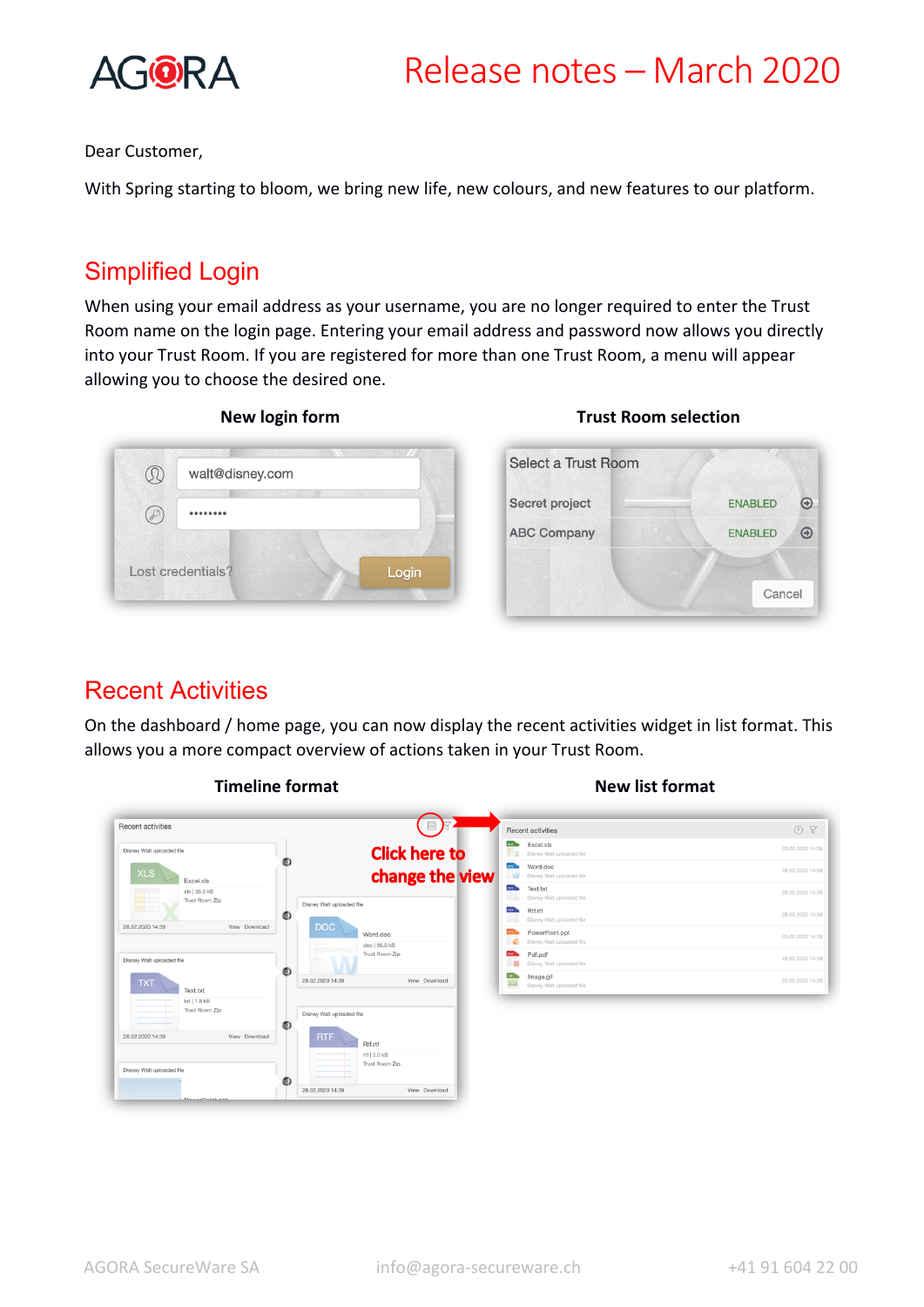

## **Preferences**

All individual preferences, like the filters on the different dashboard widgets, the recent activities layout (timeline or list), calendar (monthly, weekly, daily, agenda), or the room view (list or thumbnails) are now stored and will be automatically applied each time you access the platform.

### Room Colours

You can now colour tag each room. You can be use this to help organize them by importance, status, or team.

#### Crant guest access / Edit | Move to trash ... Actions | == .<br>Create Trust Room Path My Trust Rooms m name Green Room **Description** Description  $0100$ Color **2008 2008 2008 2009** Disabled  $\sqrt{\phantom{a}}$ fications Disabled / Shared with  $\boxed{1}$   $\boxed{2}$ Ok Cancel **Advanced sett**<br>\* Required field

### **Room creation form Room display**

# Room Maximum Lifetime

You can now set a maximum lifetime for the documents stored inside a room. Documents stored in a room with this enabled will be automatically deleted after a set number of days from their upload.

| <b>Advanced settings</b>     |                                            | $\boldsymbol{\mathsf{x}}$ |
|------------------------------|--------------------------------------------|---------------------------|
| Versions to keep             | Default (as defined in the root room)<br>÷ |                           |
| Default sort                 | Type and name (Ascending)                  |                           |
| Documents lifetime (in days) | 10<br>÷                                    |                           |
|                              |                                            | Done<br>Cancel            |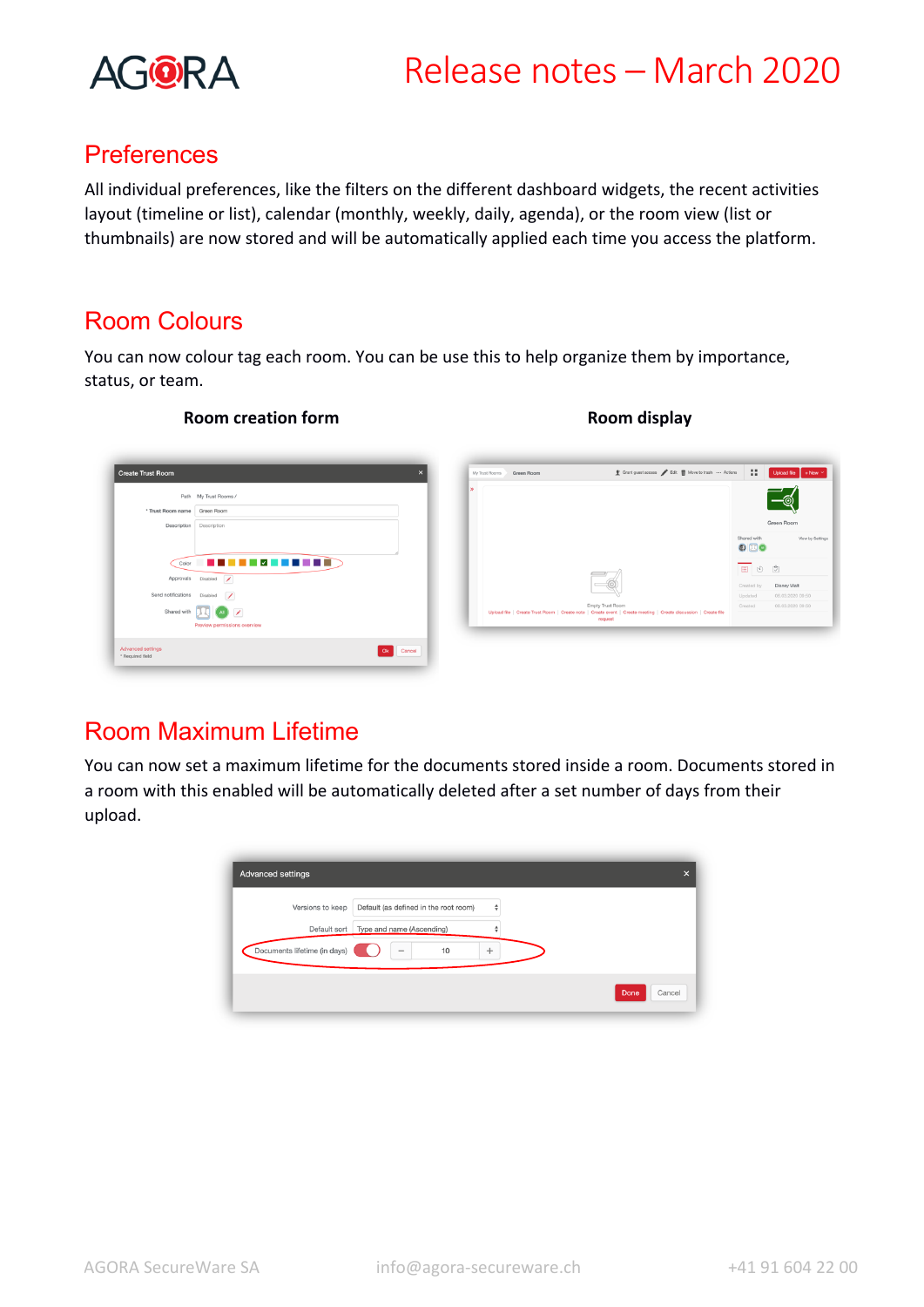

# Send Support Request

Users have now the option to send support requests to their Trust Room managers through their user menu.



# Meeting Management

We have made our meeting management system more intuitive.

There is now a clearer distinction between events and meetings:

- Meetings can have attendees, events do not.
- Meetings can have an optional agenda

Nested agenda items and voting are now supported for meetings.

## App

Did you know that we also have an App both for iOS and Android devices?

It's called **AGORA Trust Rooms**, and can you can use it Securely upload files, share documents and collaborate with confidence while on the go.

Download Links:

App Store (iOS): https://apps.apple.com/us/app/agora-trust-rooms/id1057872503?ls=1

Play Store (Android): https://play.google.com/store/apps/details?id=ch.agorasecureware.agora3